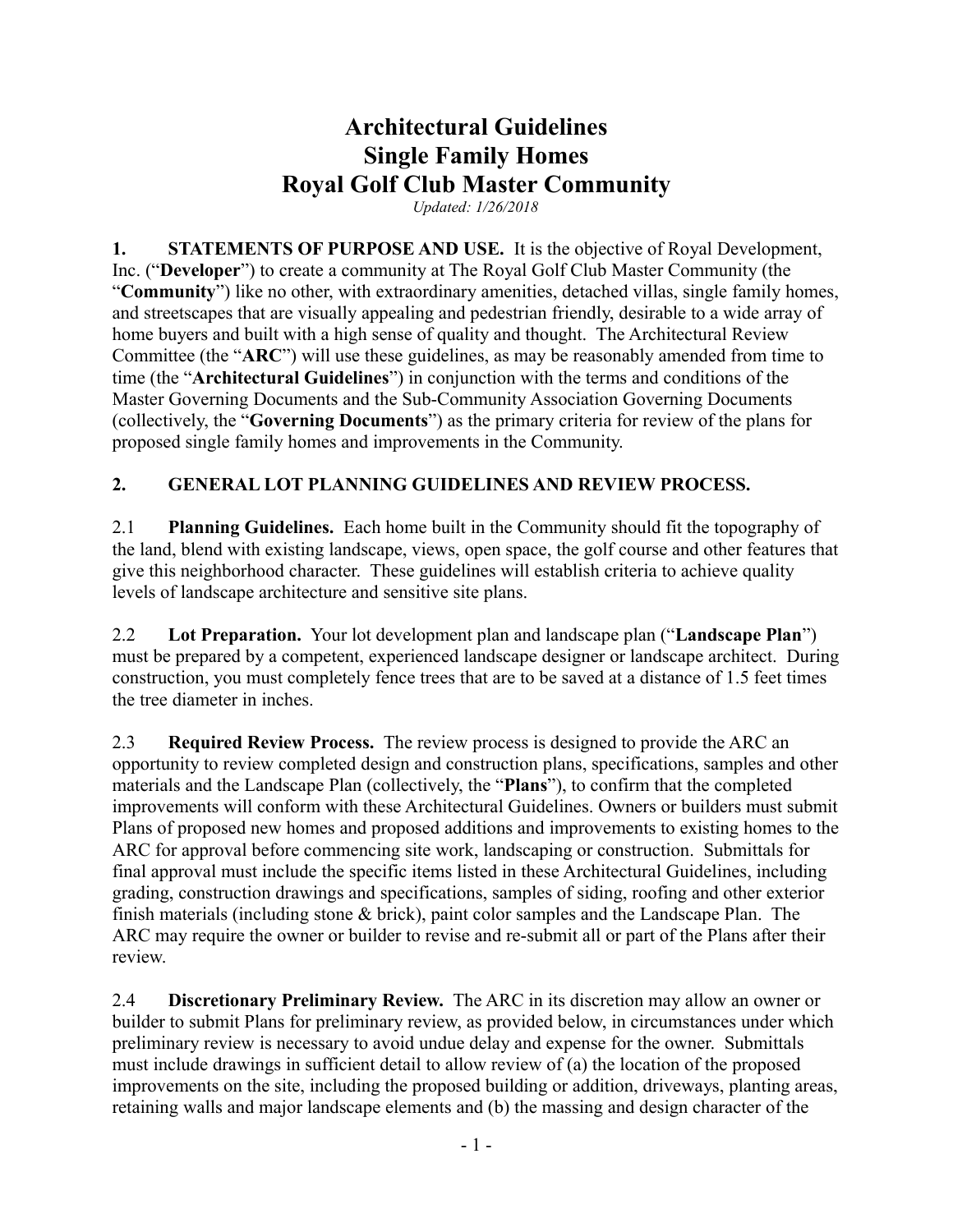proposed building. Approval of the preliminary design submittal will not guaranty approval of the final Plans.

## **3. HOME DESIGN.**

3.1 **Four-Sided Architecture and Aesthetically Balanced.** Home design must provide foursided architecture and each individual home should be designed with an identity and character of its own. Homes must be aesthetically balanced and built with quality materials and workmanship; with details consistent with the selected architectural style. A home that is not demonstrating four-sided architecture and adequate design variety will not be approved by the ARC. Each builder should strive to design a home that has integrity, continuity, and a sense of proportion. Openings should be properly placed and spaced, the home should be compatible with surrounding structures, and have well executed details that are consistent with the architectural style.

3.2 **Home Positioning on Lot.** Positioning of the house should take advantage of sun and views and create attractive off-lot impacts, considering sight lines of other homes and the golf course. The ARC may require maintenance of sight lines of other homes to account for natural or built amenities. Site surveys and topographical information are the responsibility of the builder who must use a qualified surveyor to obtain this information and to locate trees and sensitive site conditions. Site and drainage plans should be designed to ensure adherence to the final grading plans. The house and garage should be located on the lot so as to avoid unreasonably steep driveways and garages floor elevations that are lower than the adjacent street.

3.3 **House Facades.** Each house facade shall have an enhanced architectural design presentation that is more prevalent and a garage front facade that is less predominant. Although no specific architectural style is required, these Architectural Guidelines do require that each home facade contain appropriate detailing consistent with its style to provide significant interest in the facade when viewed from all directions, with the greatest emphasis on the view from the street. It is imperative that houses located on home sites backing onto open public spaces or other highly visible rear orientations such as the golf course have rear and side facades incorporating the style, materials, and detail used on the front facade to capitalize on the architecture and consider the design of the home as a whole rather than a sequence of unrelated elevations. Interesting, articulating lines and shapes, porches, porticos, stoops, bays and balconies are characteristic of homes desired in the Community. In no case shall any building facade consist of an unarticulated blank wall or a series of garage doors. Exterior walls may incorporate any of the following: brick, stucco, stone, wood, James Hardie® fiber cement siding or an approved equivalent. Bricks should be earth-tone in color and should not have contrived surfaces. Except on homes where a distinct architectural style would lend the use of brick or stone out of character, all homes shall have brick or stone on some portion of their street facade. The placement of brick and stone should serve as an integral architectural element and not be provided merely to meet this requirement. Brick must wrap around the house corners by a minimum of 24 inches. It is encouraged that any masonry or stone facing used as a veneer material on the front of a residence return around a corner to a logical point of termination such as an inside corner. Columns must be sized appropriate to their height and building mass supported.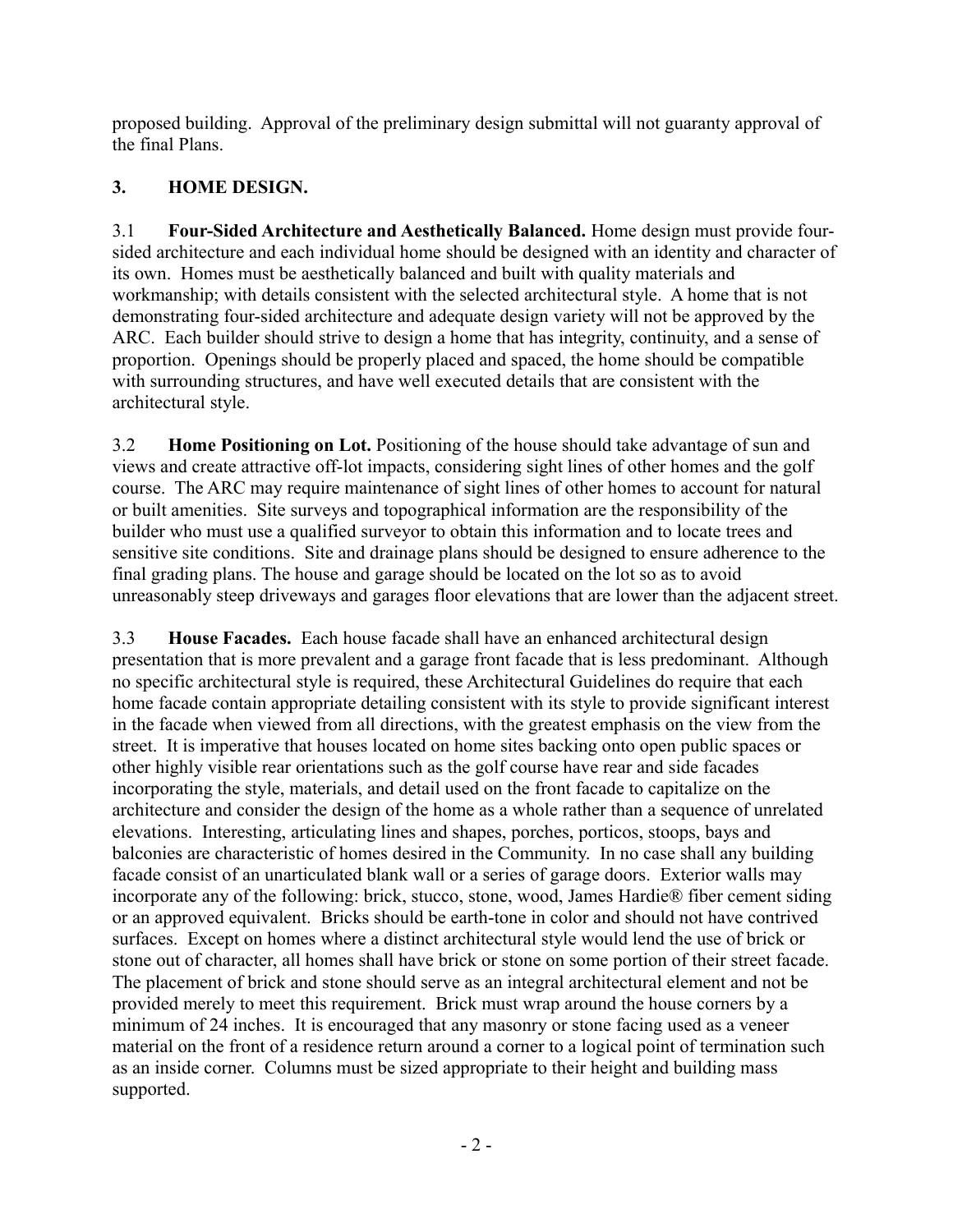3.4 **Roof Materials and Pitches.** Atlas shingles is a preferred vendor for asphalt shingles. Owners or builders must allow Atlas to bid on asphalt products but are not mandatory to use. Atlas Glass Master 30 year product will not be eligible for use. Cedar shake or other high quality roof components are preferred. Lighter color shades of asphalt shingles such as silver and off-white are prohibited. Colors should be muted, dark shades with shadow coloring. The use of identical colored shingles on adjacent structures is discouraged, but permitted if the colors and styles of the body of the houses are distinctly different. Except where architectural theme dictates otherwise, the minimum roof pitch of the structures primary roof shall be 10/12. Gutters and downspouts must be integrated to the color and style of the house.

3.5 **Doors, Windows and Detail Items.** Andersen Windows® are the window requirement at the Community. All windows and patio doors in the homes shall be Andersen Windows "clad" products inclusive of 200 Series, 400 Series, A-Series or E-Series. All windows should be trimmed out with materials of substance to avoid an inadequate frameless look and to add significance and dimension to the home's exterior design. The entry door is expected to be a dominant feature. Sidelights and transoms are encouraged. All exterior light fixtures shall be of a design and construction consistent with the house style and of size consistent with the mass of the house.

3.6 **Decks/Patios/Terraces.** Particular consideration shall be given to the architectural design of deck systems. Decks must be consistent with home design/style and should be an extension of the home. Hand railing design and detailing should be consistent with the home's chosen style. Cedar, wood composite, and other long lasting materials are encouraged. The deck posts, railing, skirting and newels must be finished with paint or stain in a color palate that matches the body or the trim color of the home. The color palate of the deck posts and railing components if not the same as the home or trim should complement those colors used for the home itself. Deck designs shall enhance the design integrity of the adjacent facade of the home rather than appear as a mere addition composed of different materials and style from that expressed by the elements of the home itself. Installation of a rim joist and a guard covering a patio door at the location of a planned deck is not permitted. The deck must be built and finished at the time of the completion of the home. (This provision does not prohibit the ARC from approving a deck as part of a remodeling after the home is complete).

3.7 **Siding, Soffits and Facia.** The only maintenance-free siding permitted on homes in the Community is Hardiplank manufactured by James Hardie® Siding Products or an approved equal such as Smartside® siding. Aluminum and vinyl siding products are prohibited. Wood, stone, brick and stucco are acceptable siding products. Maintenance-free aluminum soffits and facias are permitted, however vinyl facias are not permitted. All corner and window trim elements must have the look of dimension lumber. It is permitted to use construction grade lumber as dimensional relief for corner and trim elements if it is finished with Hardiplank or an approved equal.

3.8 **Fireplaces.** Fireplaces should reflect the home's style. Decorative chimney caps/screens are encouraged. Flue pipes greater than six (6) inches are required to be encased with a chimney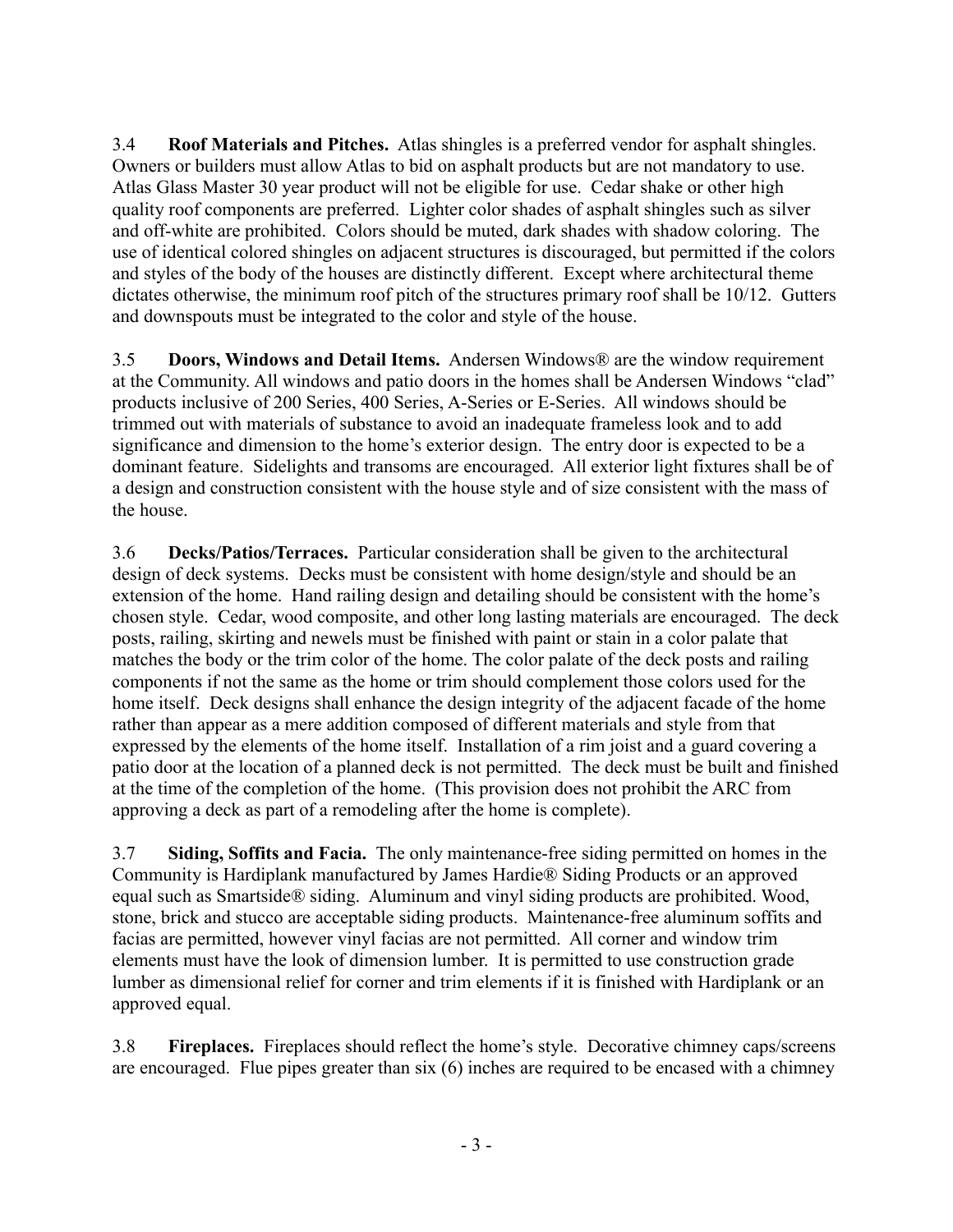enclosure. Direct vent fireplaces are permitted but boxed out "dog house" forms are discouraged.

3.9 **Garage Doors/Garages.** All garage doors shall conform to the architectural style of each home. The use of flush panel doors is prohibited unless it is part of the architectural theme of the home. All single family homes garages shall have a minimum of three stalls. Garage doors may be located on another side of the dwelling ("side" or "rear" loaded") provided that the side of the garage facing the front street has windows and other architectural details synonymous with the features of the living portion of the dwelling. The position of garages should reduce their visual impact on the street. Garage positioning that emphasizes house and minimizes garage can include: 3 car L-shaped garages with tandem spaces, turned garages at side streets, side load garages and limited use courtyard of garages (where lot width permits).

3.10 **Driveways, Paving and Flat Work.** Concrete, exposed aggregate or pavers shall be used in the construction of all driveways and parking areas. Decorative or colored paving is encouraged. This includes decorative expansion joints, break lines, stamped and colored concrete, brick colored concrete, and interlocking pavers. Blacktop driveways are not allowed nor are looped driveways except in the event two or more lots are being combined for one home. Care should be taken in material selection when the driveway and parking area will be a focal point. Driveway width at the curb shall be no more than 18 feet wide. Driveway locations should be coordinated with neighboring lots to avoid concentrating paved surfaces and to maintain a safe distance between curb cuts.

3.11 **Required HVAC Systems.** Trane® is the required HVAC supplier of all HVAC units in the community.

### 3.12 **Minimum Home Size Requirements.**

|                     |                  | <b>Minimum</b>        |
|---------------------|------------------|-----------------------|
| <b>Neighborhood</b> | <b>Style</b>     | <b>Square Feet</b>    |
| Single Family Homes | <b>Two Story</b> | $3,300$ (above grade) |
| Single Family Homes | Rambler          | 2,000                 |

Notwithstanding the foregoing to the contrary, for each phase of the project the Developer may designate certain off course single-family lots to allow for a lesser square footage requirement than that as stated above; provided, however, that the single-family homes built on such designated lots must have a minimum of 3,000 square feet (above grade) if a two-story and 1,800 square feet if a Rambler. For Phase 1, the following lots are subject to this lesser square footage requirement: Lots 13-15, Block 6 and Lots 8 - 15, Block 5.

**4. LANDSCAPING.** Subject to Paragraph 4.9 below, a Landscape Plan is required as a part of the Plan submittal to the ARC.

4.1 **Budgets.** Although not the sole determinant, the budget for the landscape planting plan should roughly equal 2.5% of the purchase price of the home and lot combined (for example,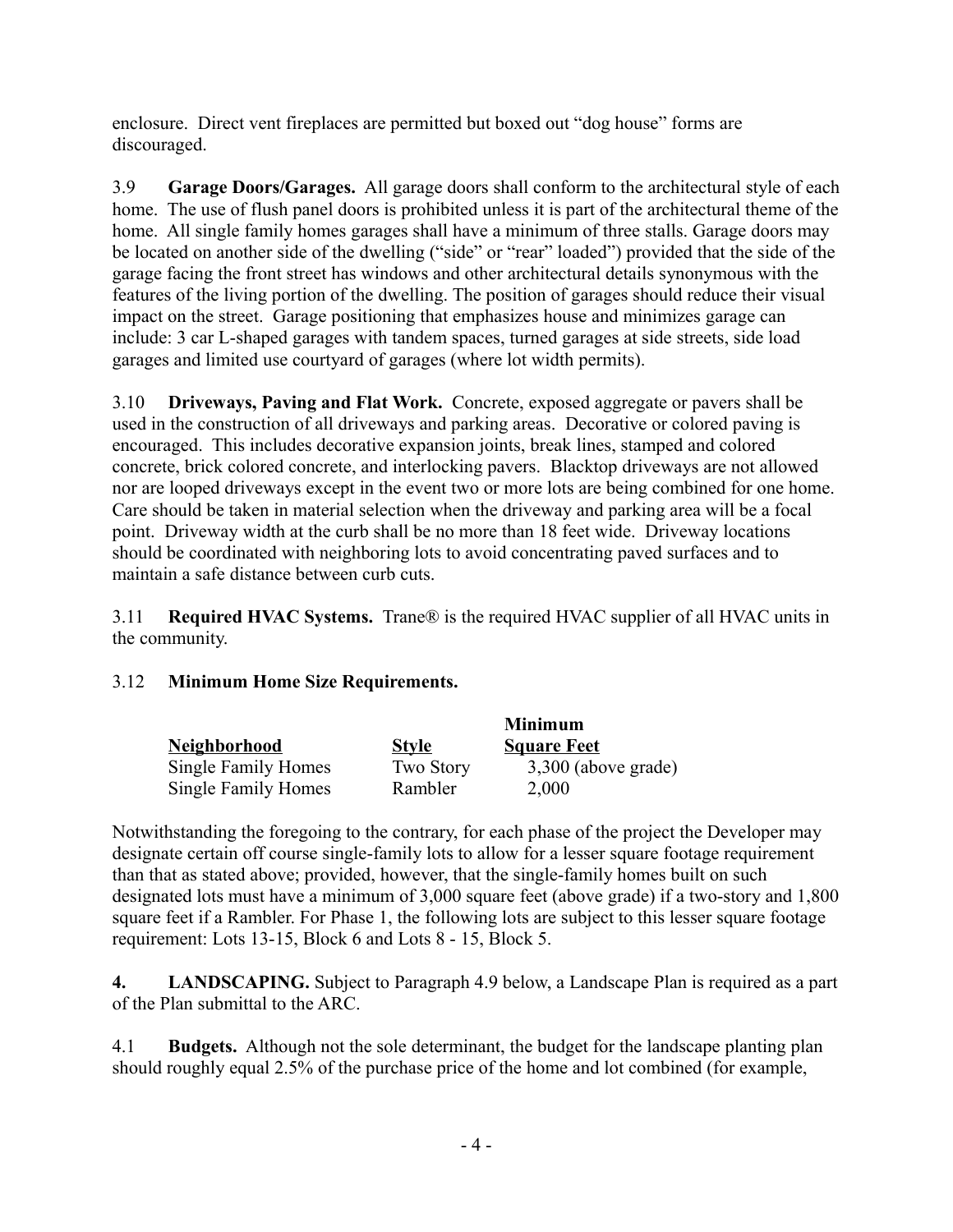\$700,000 package price = \$18,750 landscape budget). The cost for any retaining walls shall not be considered part of the landscape budget.

4.2 **Plans.** Prior to commencement of landscaping, builder or home owner must submit a Landscape Plan and budget to the ARC committee for review and approval, prepared by a competent professional landscape designer or landscape architect. The ARC reserves the right to require additional landscaping (above the minimum landscape budget) on lots where side and rear house elevations are highly visible to views from the golf course or other critical areas offlot, and/or where lack of architectural design or detailing must be offset/screened with vegetation. If the home owner chooses to do the installation himself or herself, the home owner must follow the plan design as approved, taking note of tree caliper, shrub container sizes and plant sizes. All work should be performed in a timely manner.

4.3 **Plantings.** Site planting plans must include a plant list containing scientific names, sizes and planting conditions (i.e. balled and burlapped, potted, bare root, container grown, tree spade, etc.). Front yard landscapes are to respond to and enhance the approved development plantings. Front yard planting must include foundation planting as well as both overstory, deciduous and coniferous trees, understory trees and shrubs. Your Landscape Plan must include the following:

4.3.1 Deciduous trees must be a minimum 2.5" - 3" dbh. Evergreen trees must be a minimum of 6' in height and ornamental trees must be a minimum of 1-1.5" dbh. At least four (4) deciduous shade trees, evergreen or combination of the two must be planted on the lot as part of the single family resident design plan. Corner home sites require one additional shade tree on the side yard.

4.3.2 All yard areas except natural areas, planting beds, decks, garden, play areas and pavements, must be sodded. No seeding is permitted; including broadcast, hydro and slit seeding. All vegetable gardens and play areas must be located in the rear yard.

4.4 **Irrigation Systems.** Lot irrigation systems are mandatory for all residences in the Community.

4.5 **Retaining Walls.** In the ARC review submittals, show the top and bottom elevations of proposed retaining walls. Retaining walls should preserve trees and compliment home design with materials and slopes. All retaining walls shall adhere to applicable City of Lake Elmo engineering standards. Railroad tie and cinder block retaining walls are not permitted. Do not locate any portion of a retaining wall below the 100-year high water elevation of any wetland or stormwater pond.

4.6 **Timing of Installation.** Each Lot shall be fully sodded and landscaped within thirty (30) days after installation of the driveway on the Lot, provided that in the event the home on the Lot is completed between October 15 and June 1 of any year, then the Lot shall be fully sodded on or before the July 31 following completion of the home on the Lot. The builder will be responsible for all erosion control and clean up until the yard is fully sodded.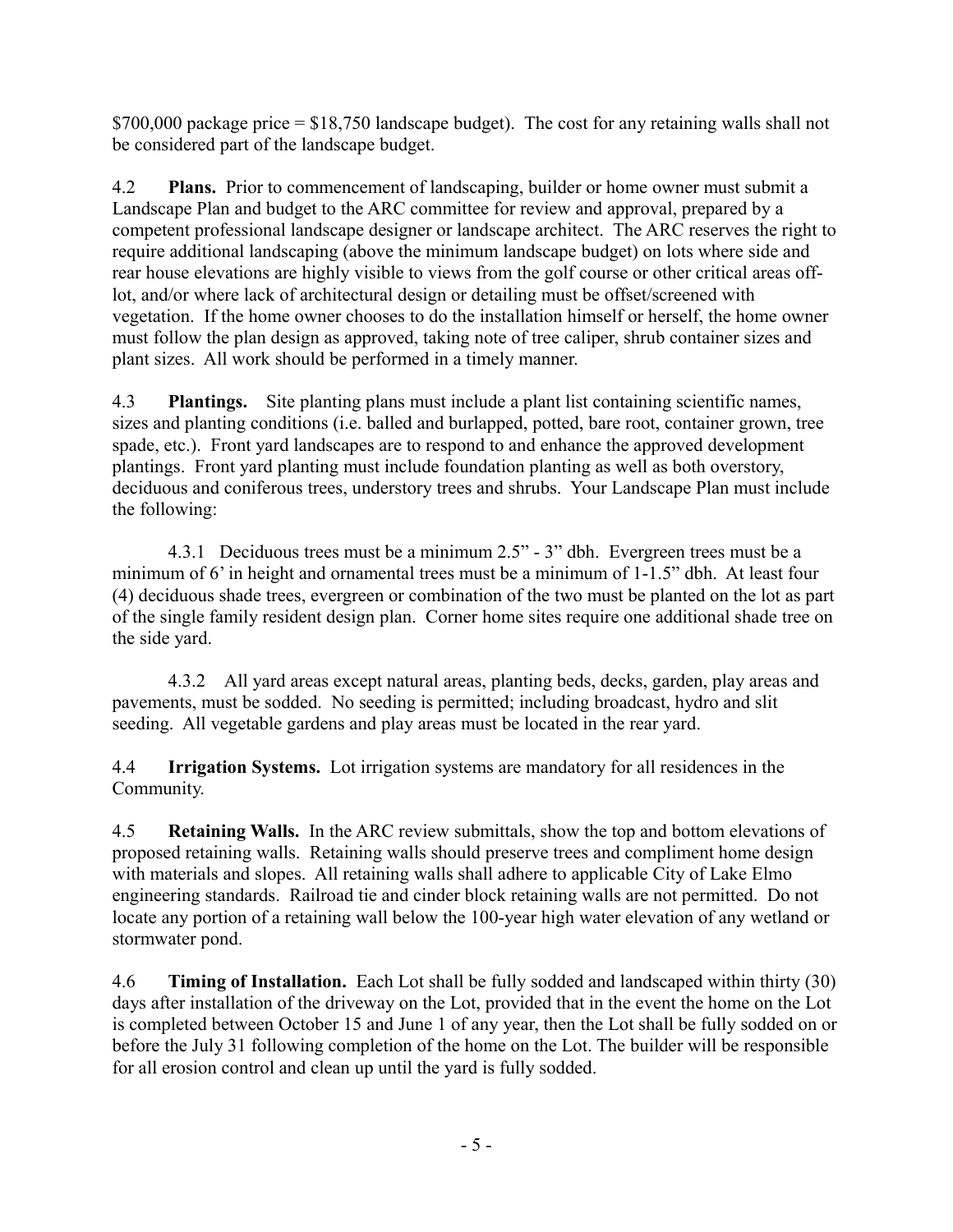4.7 **Landscape Screening.** The ARC in its sole discretion may require a man-made structure to be screened with landscaping. Type, species and amount of landscaping will be dependent on the structure and location of structure in relation to the neighbors and/or public views.

4.8 **Corner and Golf Course Lots.** Corner lots will have special review ensuring that each exposure to the street has received equal landscaping attention. Similarly, golf course lots will have special review ensuring that exposure from the golf course has received adequate landscaping attention.

4.9 **Landscape Statement in Lieu of Landscape Plan.** Notwithstanding anything set forth herein to the contrary, at the time of the initial Plan submittal, rather than submitting a full Landscape Plan, the builder/owner may submit a signed "**Landscape Statement**," in the form of *Exhibit A*, a copy of which is attached hereto. If the builder/owner submits the Landscape Statement in lieu of the Landscape Plan at the time of the initial Plan submittal, the builder/owner shall then have 90 days after issuance of a building permit for the Lot to submit its Landscape Plan to the ARC for its review and approval. During such time, the builder/owner may commence site work and construction but the builder/owner must submit its Landscape Plan and budget to the ARC for review and approval within such 90 day period and shall not commence landscaping until the Landscape Plan has been approved by the ARC. Nothing contained in this Paragraph 4.9 shall act to delay the timing of the installation of landscaping pursuant to Paragraph 4.6 above.

**5. GRADING.** It is the builder's and then the owner's responsibility to prevent erosion and assure positive drainage. All plan submittals to the ARC must show an erosion control plan, depicting locations of topsoil stockpiles and fill soil stockpiles, and proposed silt fences. The following items are required to be shown on the proposed grading plan:

5.1 The location of the building, driveway, tree cover, wetlands, drainage ways or ditches, city streets, neighboring structures, easements, including trail, conservation, drainage and utility and other significant features.

5.2 The existing elevation of the building pad, neighboring structures, top of curb at the driveway, wetlands elevation, all lot corners and any drainage structures.

5.3 The proposed elevation of the first floor, lowest floor, garage floor, walk-out (if any), high or low points (breaks in grade). Percent grade of driveway.

5.4 Drainage arrows showing the route of run off across the lot with proposed elevations (Mean Sea Level) MSL of drainage swales.

5.5 If the lot is adjoining a wetland, the plan should show how erosion will be controlled. Normally a silt fence or other erosion control method will be required along the flow path to the wetland.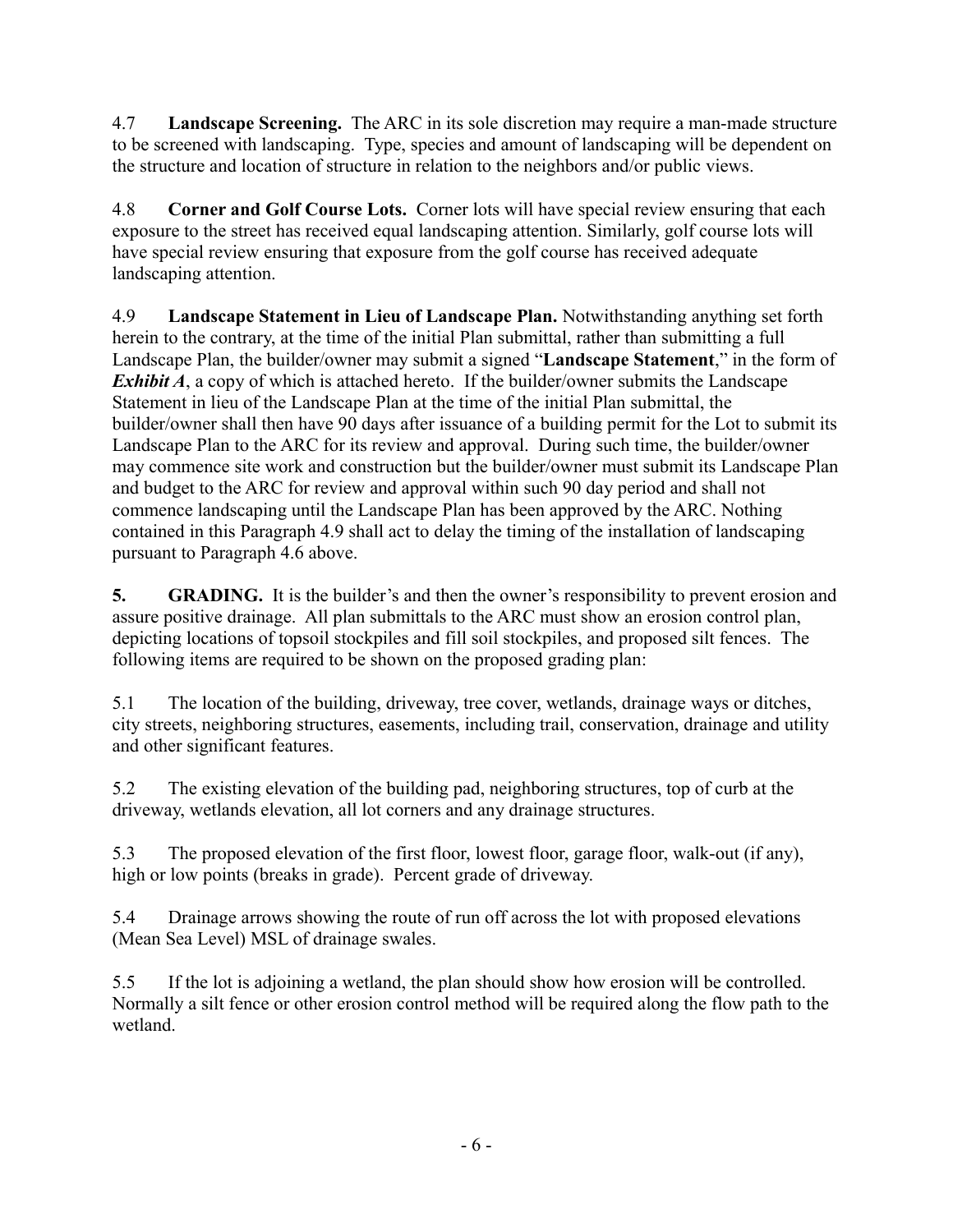5.6 Any retaining walls with top and bottom wall elevations; steep slopes; and other special grading features should be denoted. For retaining walls with exposed heights of 4 feet or more, provide engineering calculations and safety fence at top of wall.

5.7 Name of contractor and landscaper who does final grade.

5.8 Immediately after completing grading, submit an as-built grading plan, which verifies all items listed above. The following items are required to be submitted on the as-built grading plan:

5.8.1 Location of water service and sanitary service connection to the house.

5.8.2 Ties to any bends in the sanitary service line.

5.8.3 The location of the building, driveway, tree cover, wetlands, drainage ways or ditches, city streets, neighboring structures, and other significant features.

5.8.4 As-built elevation of all lot corners.

5.8.5 As-built of the first floor, garage, basement or walkout.

5.8.6 Elevation of swale with drainage arrows verifying minimum slope.

**6. BOULEVARD TREE POLICY.** The boulevard trees are planted in regular intervals by the Developer as part of the amenity features to frame the streets and sidewalks and complete the streetscape. The boulevard trees are planted near the curb and in front of the sidewalk on those sides of the street where sidewalks are located. The tree locations, spacing and species have been designed as part of the neighborhood image. The trees are installed in each phase after the curbs are set, streets are installed, the small utilities are trenched and the sidewalks are installed. The trees are warranted for two years from installation by the Developer's vendor. All home sites are sold "as is" with the resident taking into consideration that all trees are not created equal and adjacent lots can have similar trees of different health, vigor, shape, color, etc.

6.1 **Warranty.** During summer construction, if long dry periods are experienced, the boulevard trees should be watered by the builder or home owner. Once the home owner occupies the home, irrigation, mowing, weeding, fertilizer and herbicide practices can all affect the continued health of the boulevard trees. If trees are severely damaged or killed during the home construction process or due to negligence after the resident occupies the home, the ARC will require that they be replaced with the same variety and size of tree by the builder or home owner.

6.2 **Moving Boulevard Trees.** The builder or owner may decide to design the home such that the boulevard trees need to be moved to accommodate the driveway placement. The builder or owner may have the trees moved laterally along the street with the ARC's prior written approval and at the builder or owner's expense. The procedure to move a boulevard tree is as follows: (a) builder/owner to stake proposed new location; (b) builder/owner to have utilities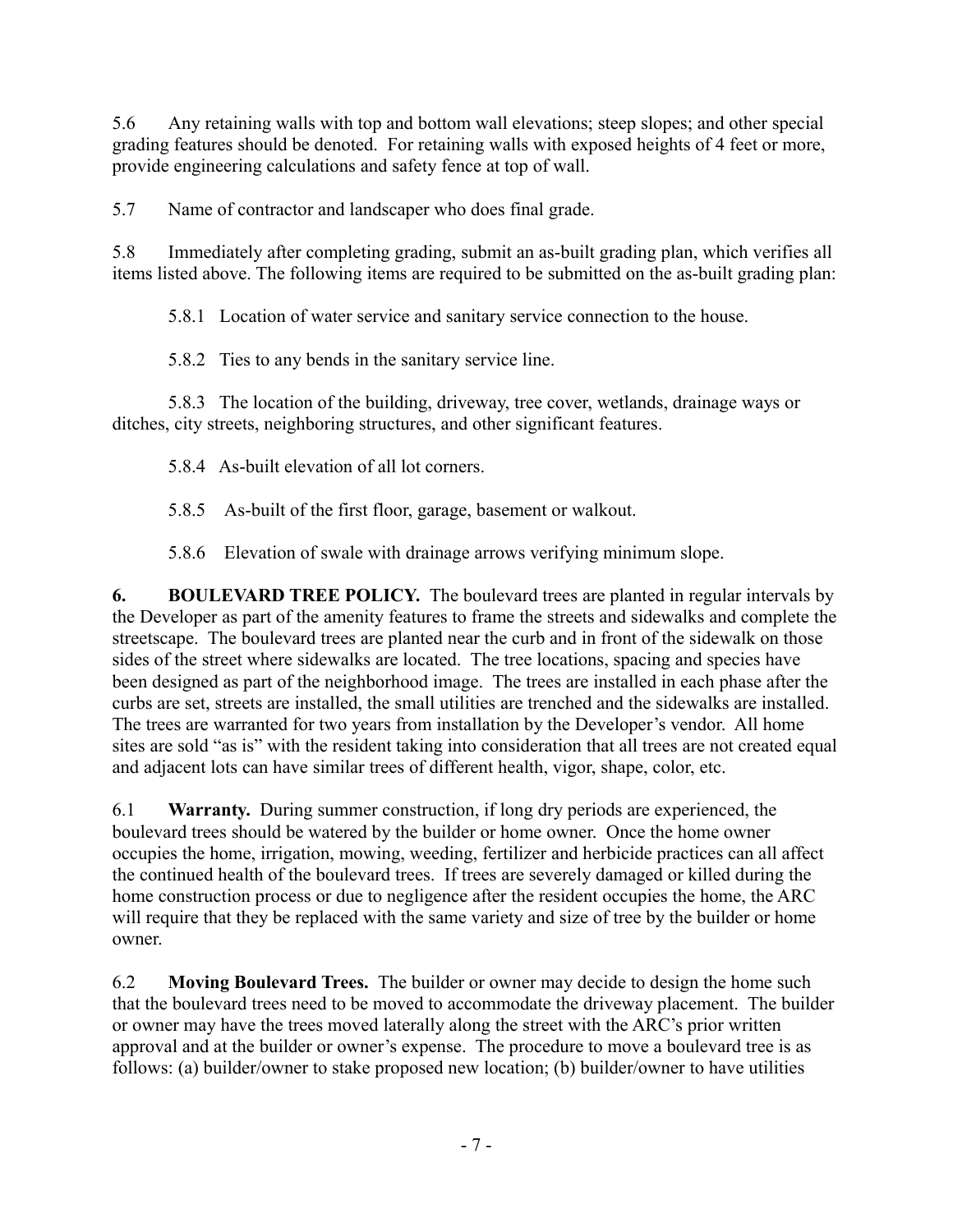located; and (c) builder/owner to have a new location approved by the ARC and the City of Lake Elmo.

6.3 **Removal of Boulevard Trees.** The ARC does not permit the removal of boulevard trees unless they are to be replaced with equal or better trees. If a boulevard tree dies of natural causes (disease, insects, or environmental stress) within two years after the Developer sells the lot to the builder or home owner, the Developer will replace the tree in an appropriate size and species. Thereafter, the builder/owner shall be responsible to replace the tree.

**7. FENCES.** Fences are permitted in certain locations with the prior approval of the ARC. Black ornamental wrought iron "type" fencing is recommended. Cedar or redwood fencing will be considered but are discouraged. Wrought iron and wood fencing shall not exceed 6' feet in height. All chain link fencing shall be prohibited. All fence installation must meet any requirements of the City of Lake Elmo and the Governing Documents. "Invisible fences" are encouraged and should be used for dog enclosures.

**8. MAILBOXES.** Mailboxes and mailbox clusters will be provided by the Developer and shall conform to the standard design for mailboxes for the Community which shall be approved by the ARC. Replacement of mailboxes shall be at the Association's expense and shall be identical or substantially similar to the original mailboxes.

**9. TRASH ENCLOSURE.** Trash and recycle bins shall not be stored where visible from the street or the golf course except on collection days. Accommodate garbage and recycle bins through added garage width or depth, wing-wall extensions, fence enclosure extensions or retaining walls.

**10. EXTERIOR LIGHTING.** Exterior pool and landscape lighting must not be visible from other Lots or materially affect the use or enjoyment of other Lots. All accent lighting should utilize direct task type fixtures and they should be as close to grade as possible. All exterior lighting must be approved by the ARC prior to installation and must comply with the applicable ordinances of the City of Lake Elmo.

**11. SOLAR ENERGY.** Solar collectors must be aesthetically integrated into the design forms when exposed to view, and must be hidden from view whenever possible. Solar collector panels should be carefully designed to relate to the architectural mass to which they are attached. Panels shall be the same pitch as the roof and detailed to be as unobtrusive as possible. The ARC will discourage or reject any collector of any size, shape, or color that is insensitively designed or located. All solar equipment other than the panels must be screened from adjacent homesite views in some fashion acceptable by the ARC.

**12. DOG HOUSES AND RUNS.** Dog runs may be permitted with written ARC approval. Chain link style fencing will not be approved. The dog kennel may be no larger than 6' x 15' and be located immediately adjacent to the homeowners building. It is required that dog kennel fencing be constructed of materials similar to the home and in such a manner as to give the appearance that the kennel is an extension of the home. Home owners shall be required to install perimeter landscaping to screen the kennel. Plant materials must be placed at least 3' on center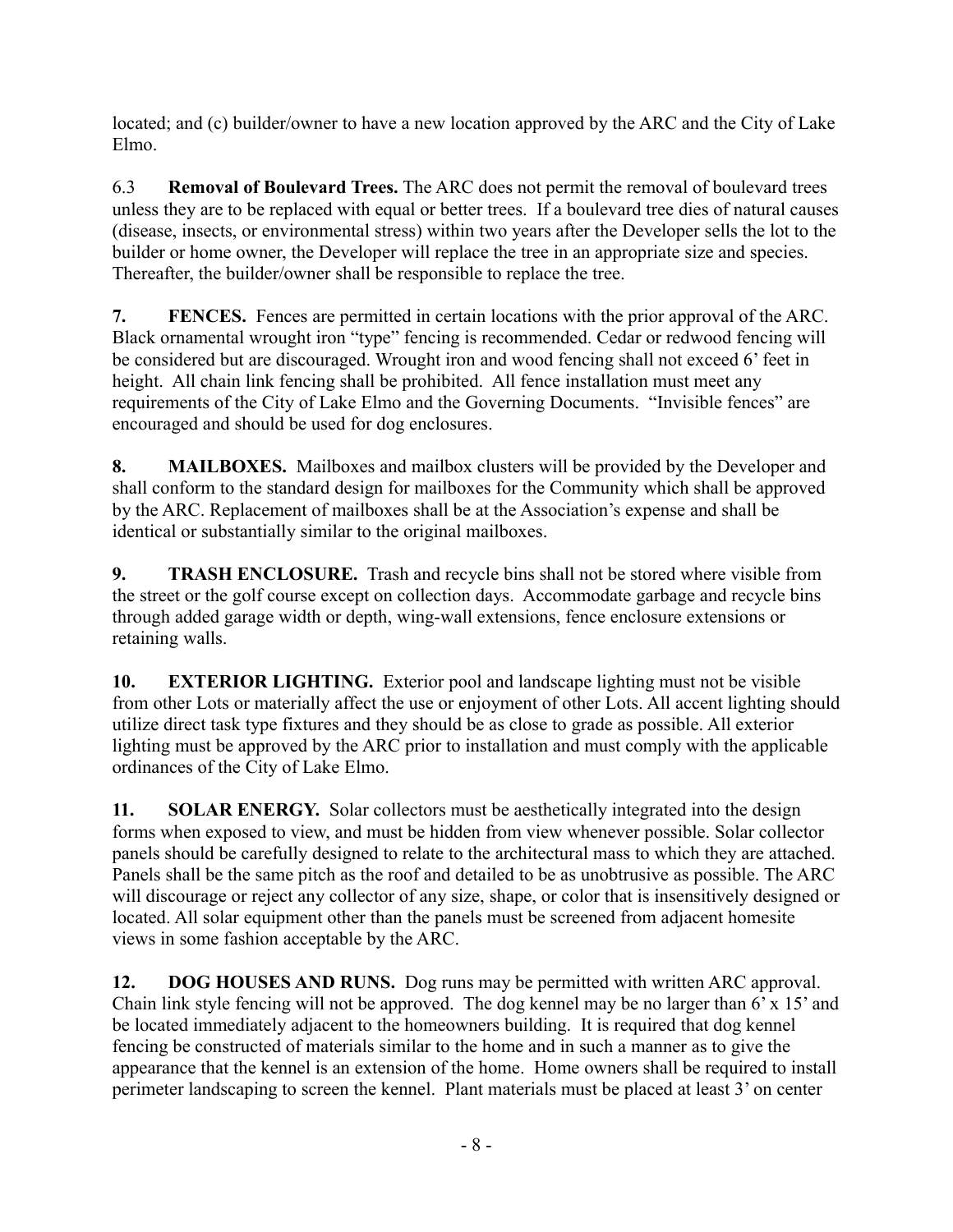along the perimeter of the kennel and must at maturity, grow to a minimum height of 4'. Dog runs must be placed in locations that minimize impact on neighboring structures.

**13. POOLS, SPAS AND HOT TUBS.** Design, materials and layout must be submitted for ARC review. All pools and hot tubs should be fitted to the landforms, terraces, porches and decks. Diving boards or structures intended for diving are not permitted. The location of swimming pools, therapy pools, spas and hot tubs should address the relationships between indoor/outdoor features, setbacks, wind, sun and site's terrain. They must be naturally screened from adjacent homesites. A site plan showing exact location, complete construction details and a Landscape Plan are required with all submissions. Pool and equipment enclosures must be architecturally related to the house and other structures in their placement, mass and detail. Pool equipment enclosures are not allowed within twenty (20) feet from the rear and fifteen (15) feet from the side property lines, and may not exceed five (5) feet in height. Pool decks may not encroach into setback areas to any property line. Pool equipment, tools, hoses, chemicals, etc. are to be located completely out of site. Any pool drain hose must be located to insure drainage remains on the homesite property and not on adjoining homesite properties or easement areas. Pump motor location is to provide minimal noise disturbance to adjoining properties. All swimming pools, therapy pools, spas and hot tubs must be installed at grade level.

**14. TENNIS AND SPORTS COURTS.** Tennis courts are not permitted on homesites. All sport courts must be approved by the ARC prior to their installation and will be considered on a case-by-case basis. A site plan showing the sport court location as well as all proposed grading and screening must be provided to the ARC. Sport courts are required to be set back a minimum of twenty (20) feet from the rear and fifteen (15) feet from the side property lines. Surface colors must blend with nature and not be highly reflective. Night lighting will not be permitted. General maintenance and appearance of the sport court is the responsibility of the home owner. If the sport court is not maintained, the ARC may remove or maintain the sport court at homeowner's expense.

**15. BASKETBALL BACKBOARDS, TRAMPOLINES AND GAZEBOS.** All permanent or removable basketball backboards, trampolines and gazebos must be approved by the ARC prior to installation and will be approved on a case-by-case basis. Permanent trampolines installed on homesites must be built into the ground at grade level. Removable backboards and trampolines must be stored indoors and out of sight during the winter months. The location of gazebos should address the relationships between indoor/outdoor features, setbacks and site terrain. The minimum setback is twenty (20) feet from the rear property line and fifteen (15) feet from side property lines. The structure should be constructed and designed to complement the house and stained/painted to match the house.

**16. PLAY STRUCTURES/ACCESSORY BUILDINGS.** Play structures are allowed in certain locations with the prior approval of the ARC and should be placed only in a manner that limits the impact on neighboring views. The colors of the play structures shall be only neutral in color and blend with and compliment the home. No loud or garish colors are permitted on the play structure. All free-standing accessory or detached storage buildings are prohibited. A site plan showing the exact location of a proposed play structure is required with all submissions. The minimum setback from the rear property line is twenty (20) feet and the side property line is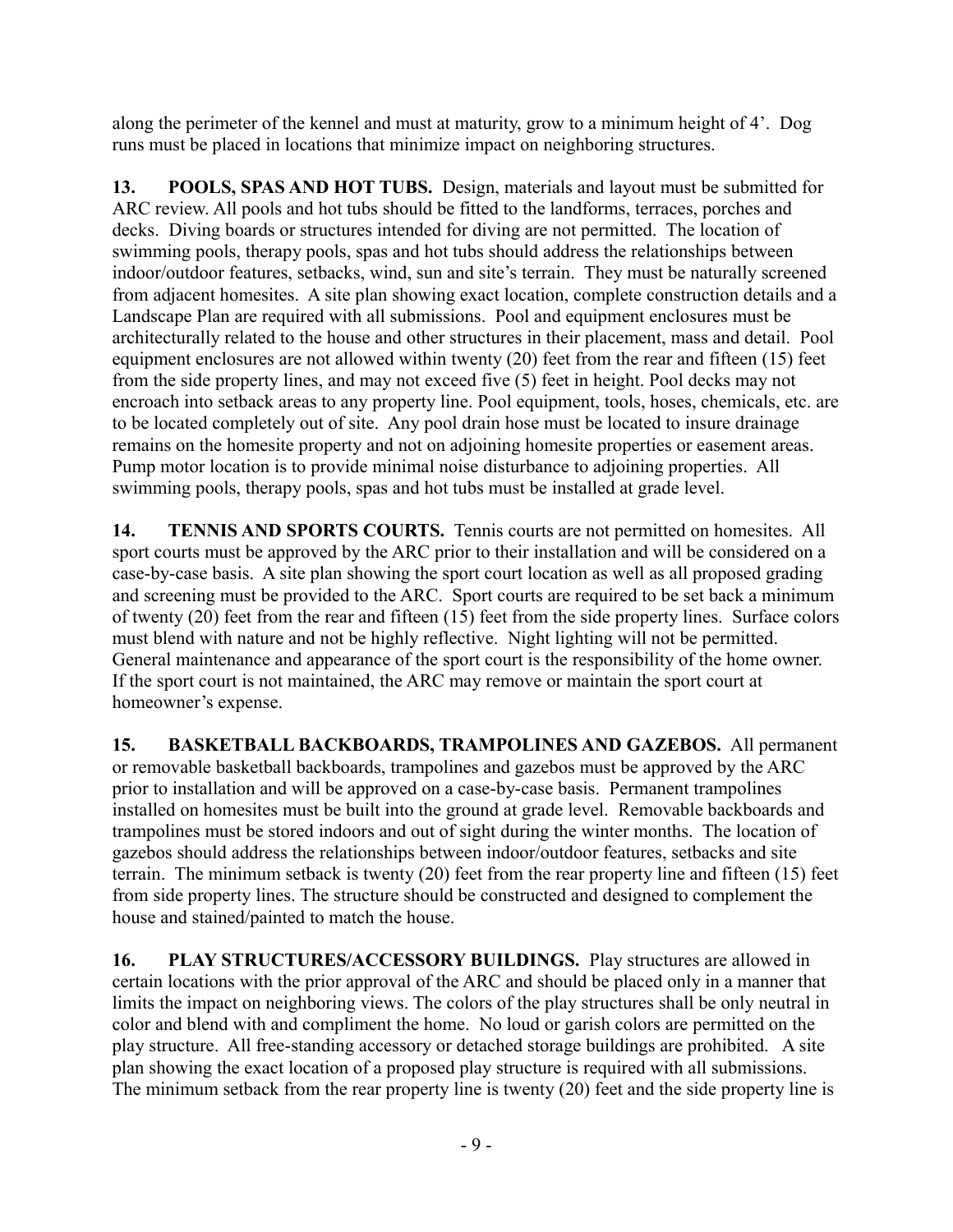fifteen (15) feet. General maintenance and appearance of the play structure and/or gym set is the responsibility of the owner. If the play structure and/or gym set is not maintained, the ARC may remove or maintain at the owner's expense. No playhouses or tents of any type are permitted.

**17. SITE CONSTRUCTION CONSIDERATIONS.** During construction each home site will be kept clean and free of debris. Each builder will furnish adequate portable restrooms for its workers on site. Each builder will be held responsible for debris that blows off the site and should police the site. If the Developer must clean up, the appropriate charges will be passed on. Every builder is responsible to provide erosion control per all regulations.

**18. OTHER PREFERRED VENDORS/PRODUCTS.** The Developer encourages, but does not require, the use of the following preferred vendors/products:

- Kohler<sup>®</sup> plumbing fixtures;
- James Hardie® Siding Products;
- Advance Light & Sound for audiovisual, security and automatic shade systems; and
- Roofing contractor, JTR Roofing.

Every builder/owner shall meet with a representative of the above-listed preferred vendors at least once prior to construction for approximately one hour to learn more about their products and services.

*(Remainder of page intentionally left blank.)*